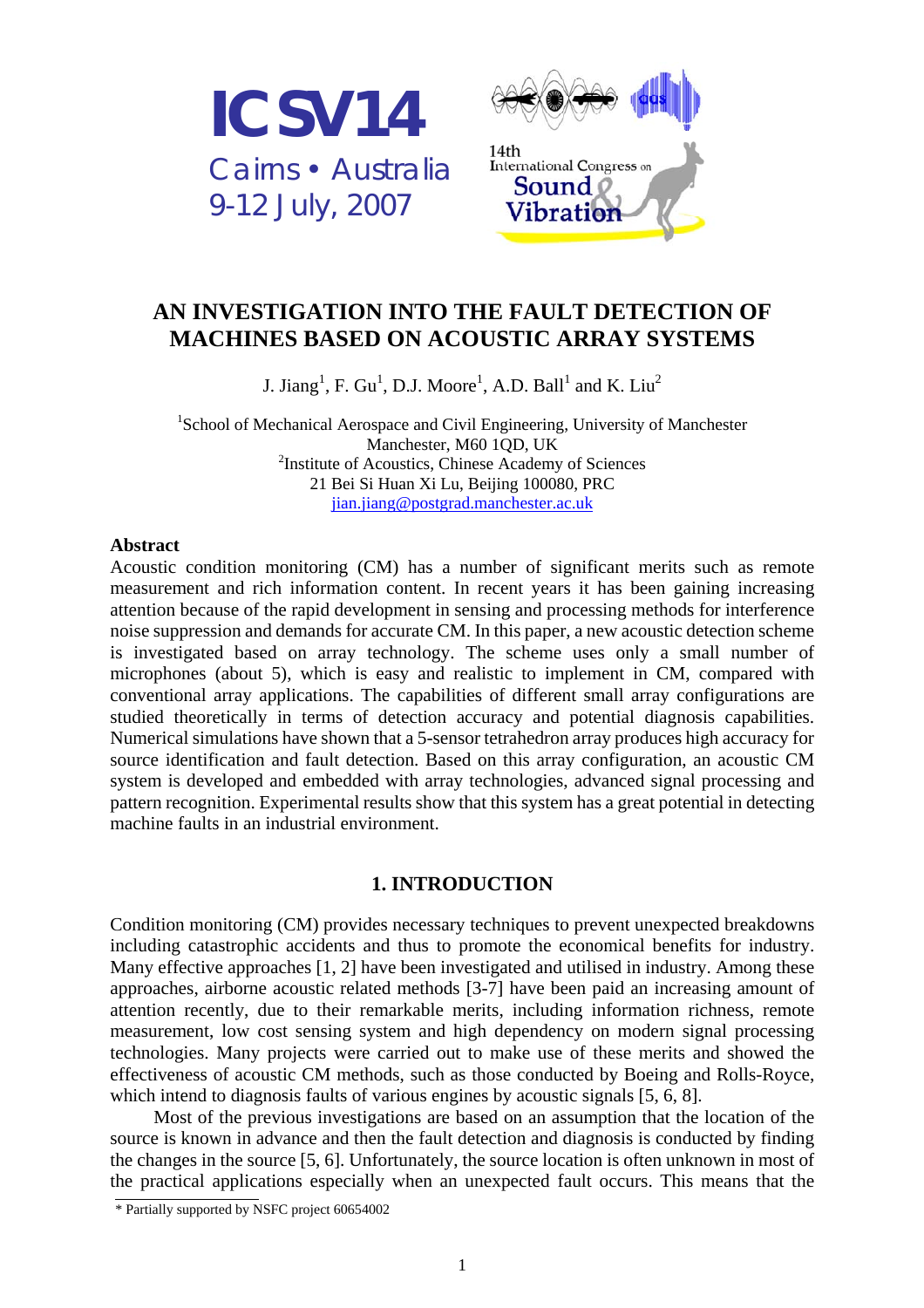techniques developed may not be so generic for a wide variety of applications.

In this study a novel acoustic CM scheme is investigated based on a microphone array system to achieve both the localisation of the sound source and the enhancement of the desired signals for condition monitoring. For this purpose four key tasks will be conducted :1) to gain knowledge of the acoustic characteristics of the machine at both healthy and faulty operation; 2) to develop source localisation techniques based on an small array system; 3) to enhance acoustic signals using array beam-forming according to the pre-localisation result; and 4) to perform fault diagnosis using acoustic signals. Among these tasks, array based accurate localisation is the most critical one because all the subsequent processes that are based on its result.

According to CM practice, array development must consider the following special requirements.

- Easy implementation;
- Good localisation performance in near field conditions (2 to 10m from the source);
- Implementation in a full 3-D space:
- Robustness to noise including reverberant influences;
- Powerful signal processing capability;
- Remote measurement;
- Real time implementation in some special cases; and
- Minimal cost.

Based on these requirements, a new scheme is proposed to use a small scale acoustic array (SSAA) in which the knowledge of the source characteristics is embedded with advanced signal processing techniques. The SSAA system will confine its sensor number to 4 or 5 which is the minimum required in theory to locate the source in a 3-D space. The data acquisition for these sensors can be achieved easily by a common 8-channel data acquisition board and a PC at reasonable cost. However, it is difficult to match the accuracy of localisation with a large number of sensors because such array systems ensure the accuracy by using a large number of sensors to gain the benefit of information redundancy. The work reported in [9] focused on this subject and can only provide an acceptable level of accuracy in the far field condition which is about 50m away from the sources, where usually these conditions can not be met in CM applications.

Although some noise suppression methods and pre-knowledge of machine sources can be applied to enhance the signal to noise ratio and hence possibly to improve the localisation accuracy, two main sources may degrade the performance of SSAA significantly. These two sources are the configuration of the array system and the error of time delay estimation (TDE). TDE is one of the most popular subjects of signal processing and has been investigated for years[10]. Comparatively, little attention has been paid to the analysis of array configurations. This should not be neglected however as an unsuitable array configuration may magnify the error of TDE, especially when a small scale array system is employed. Therefore, the focus of this paper is on the analysis of array configurations to build theoretical basis for SSAA systems.

The rest of this paper is structured as follows. In the second section, a theoretical analysis of SSAA configurations is presented. A 5-sensor array system is mainly discussed. In the third section, a numerical simulation is conduct to test the accuracy of different configurations. In the fourth section, an initial experiment is conducted to show the potential of array based CM systems. A summary will be presented in the fifth section.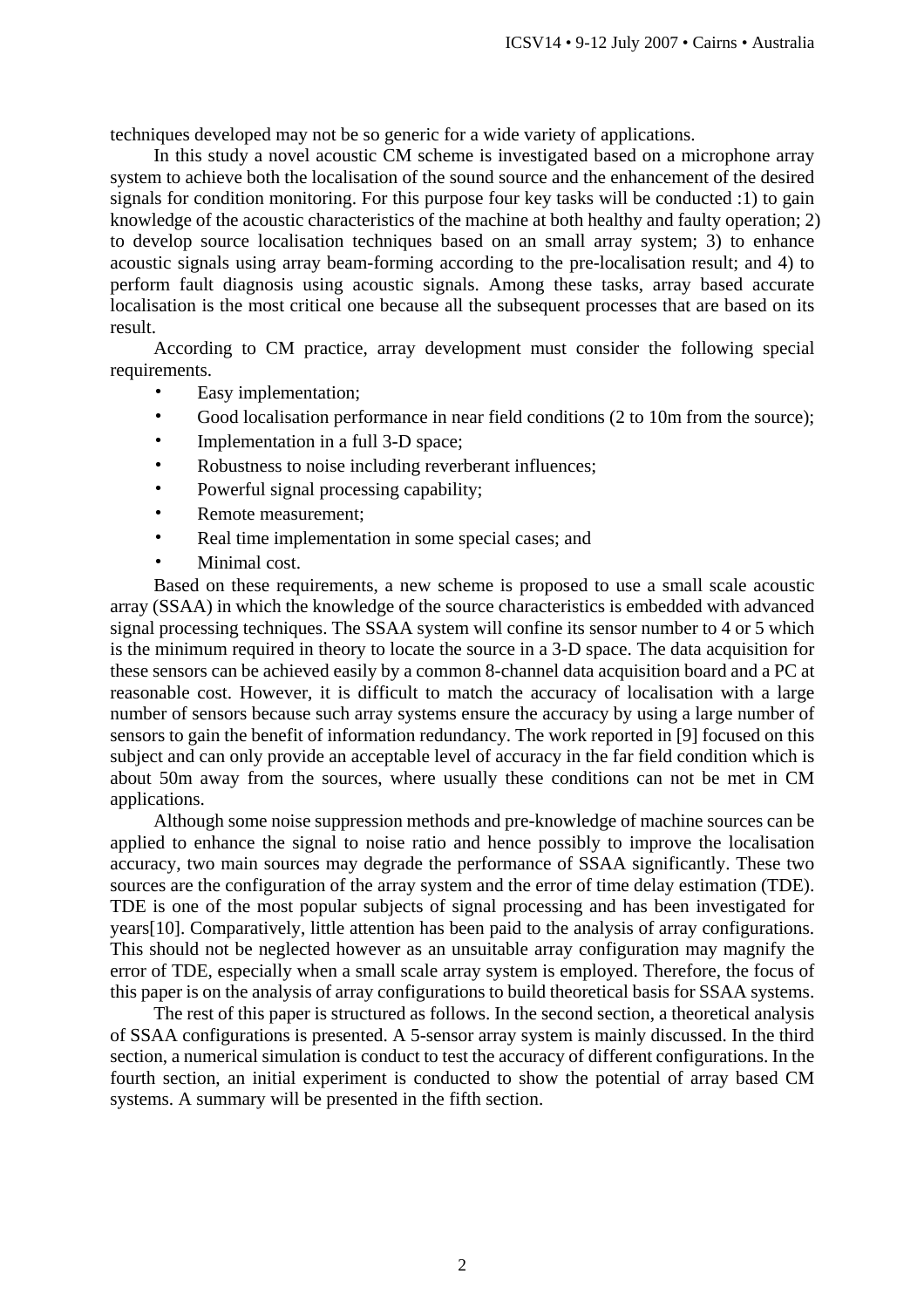# **2. THEORETICAL ANALYSIS OF ARRAY CONFIGURATIONS**

In practice, it is difficult for a SSAA system to achieve accuracy in locating a source obtained by a large scale array system consisting of a large number of sensors such as 64. However, its development has still interested researchers recently due to its distinctive merits such as easy use and low cost implementation. This interest is further increased with the recent advances in sensor and signal processing which is providing more potential to develop a SSAA system with good accuracy. In particular, a 4-sensor cross array and a 4-sensor tetrahedron array were investigated in [9, 11]. Also a number of the latest algorithms in adaptive calculations and subspace decompositions have been used to improve the accuracy in time delay estimation. The results in tracking moving objects such as different vehicles and localising special acoustic sources such as explosions are very promising.

In theory, a 4-sensor cross array can be applied in only half the space which is partitioned by the plane where the array is fixed in. Its performance is poor when the elevation is larger than 75°. However, with a 4-sensor tetrahedron array the localisation of sources is likely to be achieved in the whole 3-D space. Unfortunately, it can not develop a complete equation set for solving the necessary unknowns in a space. Some simplifications must be introduced in solving the equations. These simplifications may lead to a large error in source location. This is particularly true in the near field conditions where CM is concerned.

Therefore, based on previous investigations, a SSAA consisting of 5 sensors is advocated in this paper. A 5-sensor array owns a complete set of localisation equations and can be applied in a full 3-D space. These theoretical advantages make it much more promising for the application of CM. To show these advantages this section conducts a detailed analysis of several candidate array configurations with just 5 sensors.

## **2.1 Configurations for 5-snesor Array**

There are many possible configurations with 5 sensors in space. For easy construction and simple computation three candidate configurations are studied. As shown in Figure 1 they are referred to as T-shape, diamond shape and tetrahedron shape respectively. As shown in the figure, these configurations have the following features: (1) sensors are distributed around a spherical surface as uniformly as possible; (2) the distance between each sensor to the centre of array is kept the same apart from the tetrahedron configuration and (3) the sensors are arranged to be symmetric to the centre or around a particular axis These features. help to develop localisation formulas and to obtain an analytic expression for accurate analysis.



Figure 1. Different configuration shapes for a 5-sensor array

#### **2.2 Localisation Formulas for 5-sensor Array**

In spite of the difference in sensor positions, the localisation equations can be developed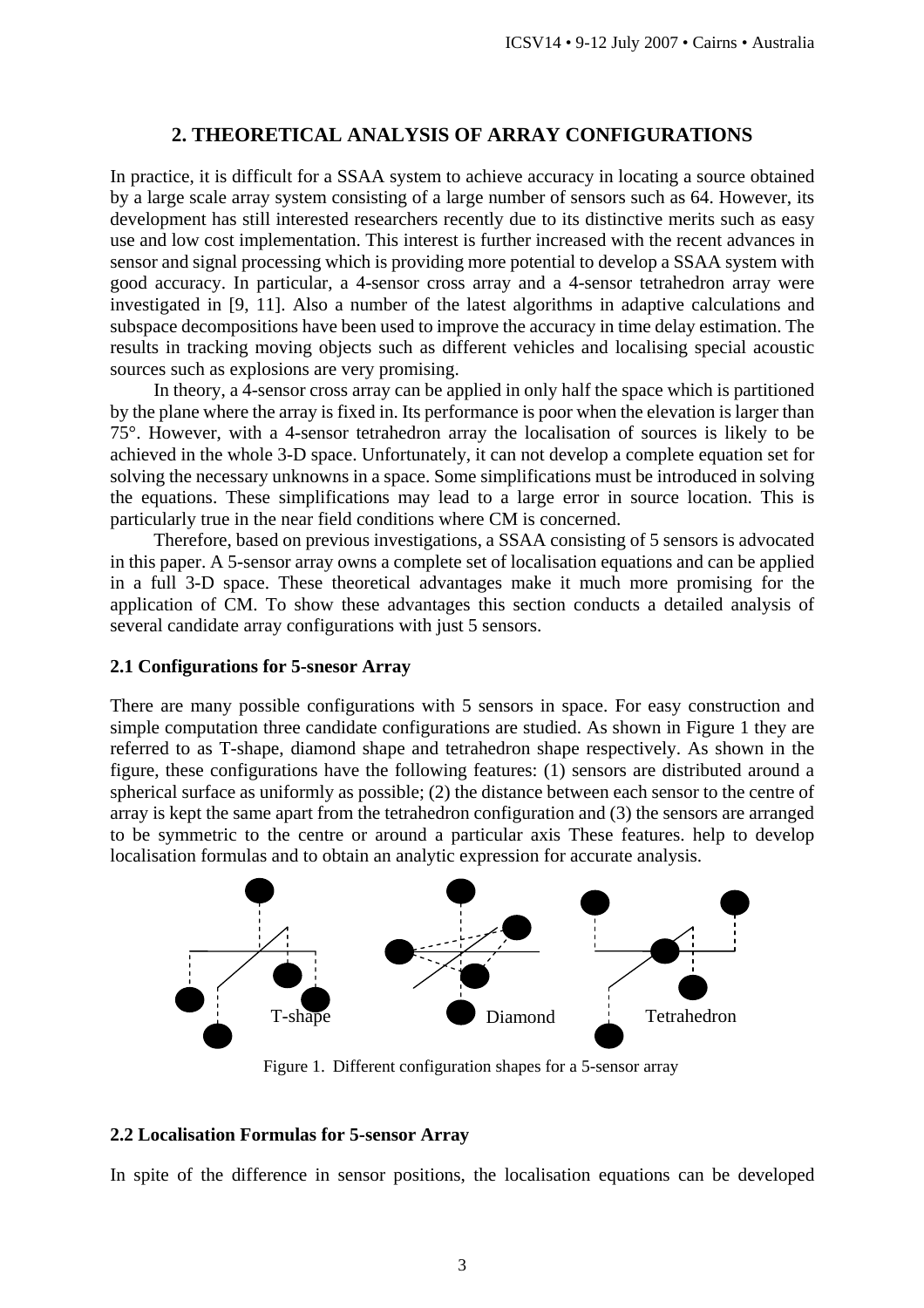uniformly. For one of the configurations, Figure 2 shows the details of the sensors distributed in the reference space. 5 sensors are positioned at  $S_1$  ( $x_1$ ,  $y_1$ ,  $z_1$ ),  $S_2$  ( $x_2$ ,  $y_2$ ,  $z_2$ ),  $S_3$  ( $x_3$ ,  $y_3$ ,  $z_3$ ),  $S_4$  ( $x_4$ ,  $y_4$ ,  $z_4$ ) and  $S_5$  ( $x_5$ ,  $y_5$ ,  $z_5$ ). Assuming a source is located at *P* ( $x$ ,  $y$ ,  $z$ ), it can be represented by an elevation  $\theta$ , azimuth  $\varphi$  and radius  $R$ .  $R_i$  is the distance between the source *P* and  $i^{\text{th}}$  sensor *S* . *d* is the diameter of the array.

Based on the geometrical relationship shown in Figure 2, the following equations can be derived .

$$
(x-x_i)^2 + (y-y_i)^2 + (z-z_i)^2 = R_i^2 \quad (i=1,2,3,4,5)
$$
 (1)



Figure 2. 5-sensor tetrahedron array configuration

Taking  $S_i$  as a reference sensor,  $R_i$  in (1) can be replaced by

$$
R_i = R_1 + ct_{i1} \tag{2}
$$

where  $t_{ij}$  is the time delay between the i<sup>th</sup> and the j<sup>th</sup> sensor, *c* is the speed of sound.

Subtracting i<sup>th</sup> equation by the 1<sup>st</sup> equation in (1) forms equation set (3):

$$
AL = C \tag{3}
$$

where,

$$
A = \begin{bmatrix} 2(x_1 - x_2) & 2(y_1 - y_2) & 2(z_1 - z_2) & -2ct_{12} \\ 2(x_1 - x_3) & 2(y_1 - y_3) & 2(z_1 - z_3) & -2ct_{13} \\ 2(x_1 - x_4) & 2(y_1 - y_4) & 2(z_1 - z_4) & -2ct_{14} \\ 2(x_1 - x_5) & 2(y_1 - y_5) & 2(z_1 - z_5) & -2ct_{15} \end{bmatrix}
$$
 (4)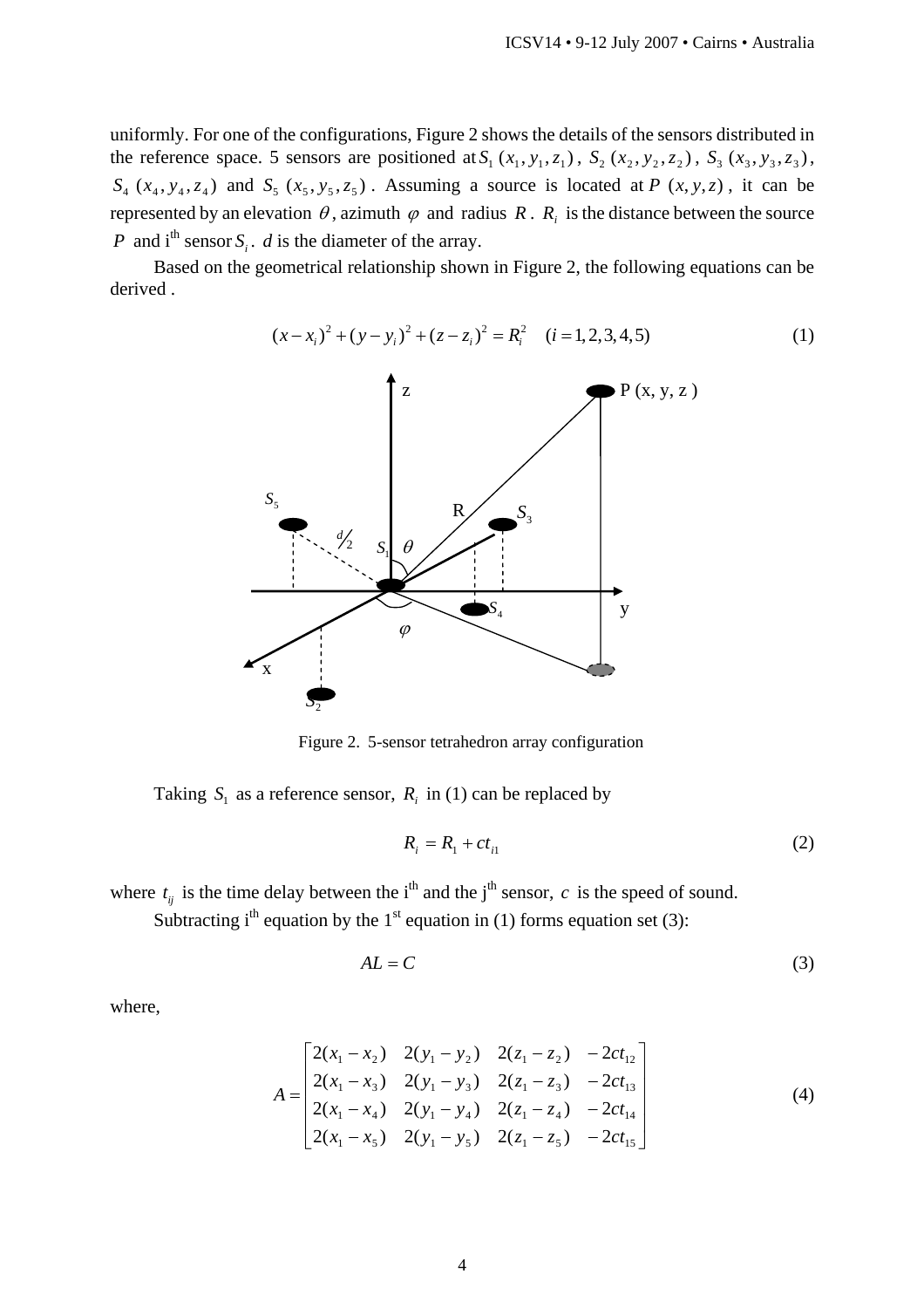$$
L = \begin{bmatrix} x & y & z & R_1 \end{bmatrix}^T \tag{5}
$$

$$
C = \begin{bmatrix} c^2 t_{21}^2 - (x_2^2 + y_2^2 + z_2^2) + (x_1^2 + y_1^2 + z_1^2) \\ c^2 t_{31}^2 - (x_3^2 + y_3^2 + z_3^2) + (x_1^2 + y_1^2 + z_1^2) \\ c^2 t_{41}^2 - (x_4^2 + y_4^2 + z_4^2) + (x_1^2 + y_1^2 + z_1^2) \\ c^2 t_{51}^2 - (x_5^2 + y_5^2 + z_5^2) + (x_1^2 + y_1^2 + z_1^2) \end{bmatrix}
$$
(6)

The location of sound source  $P(x, y, z)$  can then be obtained by solving (3).

Based on the theoretical analysis, the accuracy of localisation is fluctuating with the geometrical parameters and the time delay estimation. However, their standard deviations are difficult to express in a simple format for analysis due to the complexity of the formulas. Therefore, a numerical study has to be carried out to find the performance of the array configurations in locating the source.

### **3. NUMERICAL STUDY**

Due to the complexity of the expression, it is difficult to compare the errors of different array configurations by the theoretical error analysis result. In order to show the influences of the errors for various array configurations, the error of localisation is defined as the Euclidean distance between the true source position and that predicted by the array:



$$
\delta = \left\| P_{predicted} - P_{true} \right\| \tag{7}
$$

Figure 3. Error of localisation (azimuth=30° , 4-sensor cross array)



Figure 3 and 4 show the localisation errors of a 4-sensor cross array and a 5-sensor tetrahedron array when the azimuth angle of the predicted source is equal to  $30^{\circ}$  and the time delay is given with an error of 1% which is the normal value of TDE. The 4-sensor cross array can only be used in a half 3-D space and the localisation error increases sharply when the elevation is larger than 75°. The mean error is around 0.3m. However, the 5-sensor tetrahedron array can be used in the entire 3-D space with a mean error of 0.05m. Its maximum error is no more than 0.1m.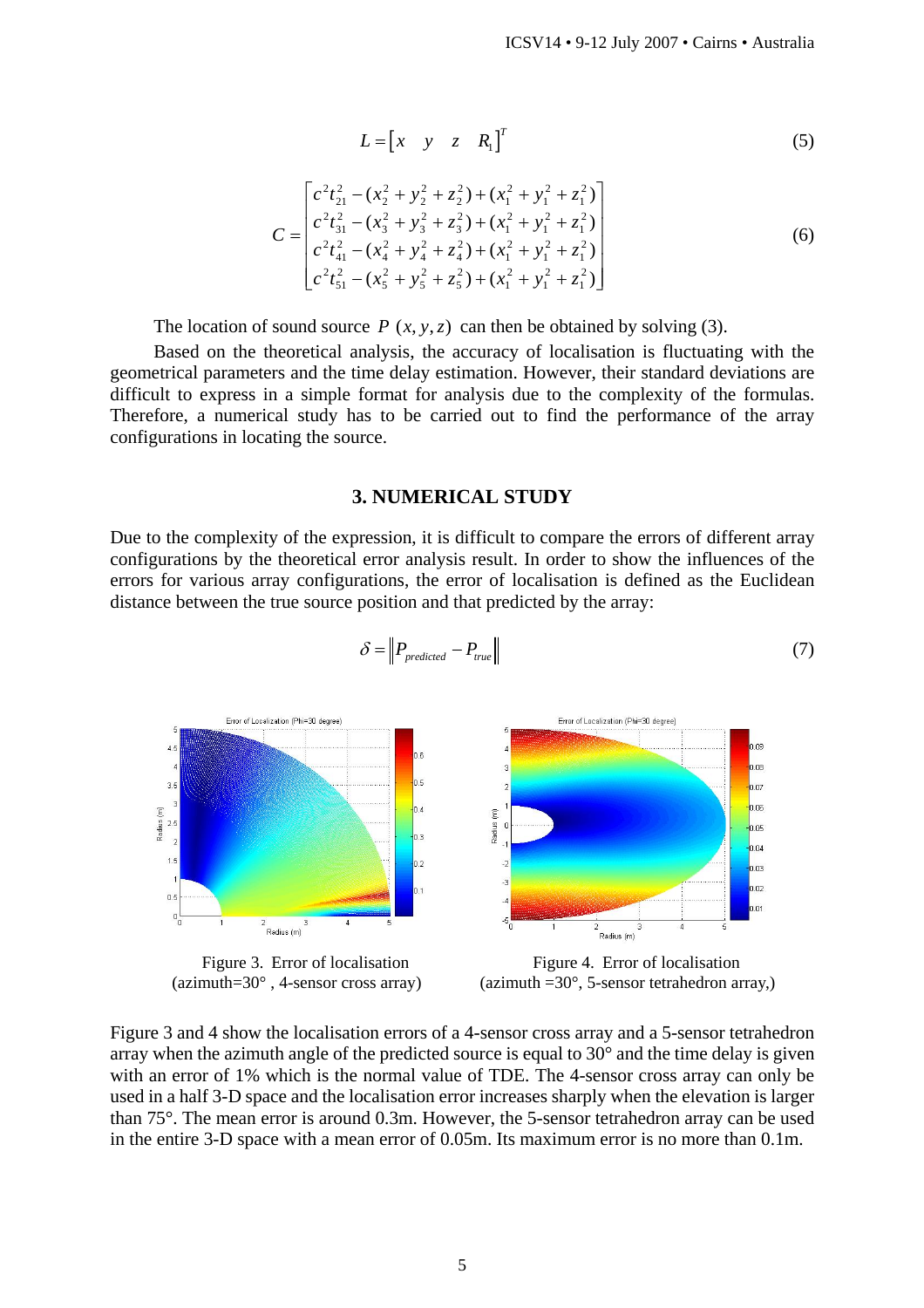

Figure 5 and 6 show the localisation errors of a 4-sensor tetrahedron array and a 5-sensor tetrahedron array when the radius of the predicted source is fixed at 5m. Despite the error fluctuation in different directions, the error of a 4-sensor tetrahedron array is far larger than that of 5-sensor tetrahedron array. The mean error of the 4-sensor tetrahedron array is larger than 3.8m, even if the peaks which are larger than 10m have been eliminated. That means the 4-sensor tetrahedron array can not provide an acceptable localisation result in the near field condition, though it performs well in far field conditions as shown in [9].



Figure 7. Error of localisation (radius=5m , 5-sensor T-shape array)

Figure 8. Error of localisation (radius=5m , 5-sensor diamond array)

Figure 7 and 8 show the localisation errors of a 5-sensor T-shape array and a 5-sensor diamond array when the radius of a source is 5m and the error of time delay is 1%. The error of a 5-sensor T-shape array has some extreme peaks when the azimuth angle is equal to 45°, 135°, 225° and 315°. Also for a 5-sensor diamond array the error of localisation has extreme peaks when elevation equals 57° and 127°. Despite these extreme values, the error fluctuation of a T-shape array and a diamond array is far less than tetrahedron array. However, the mean error values of these two arrays are even larger than the maximum error of the tetrahedron array.

It is obvious that the localisation error of different configurations is also influenced by the error of time delay. When the error of time delay is increasing from 0 to 10% of the real value, despite the 4-ssensor tetrahedron array which is not applicable for near field conditions, the error changes of the other 4 configurations are shown in Figure 9. Although the 4 errors increase respectively, the 5-sensor tetrahedron array seems perform best to suppress the error of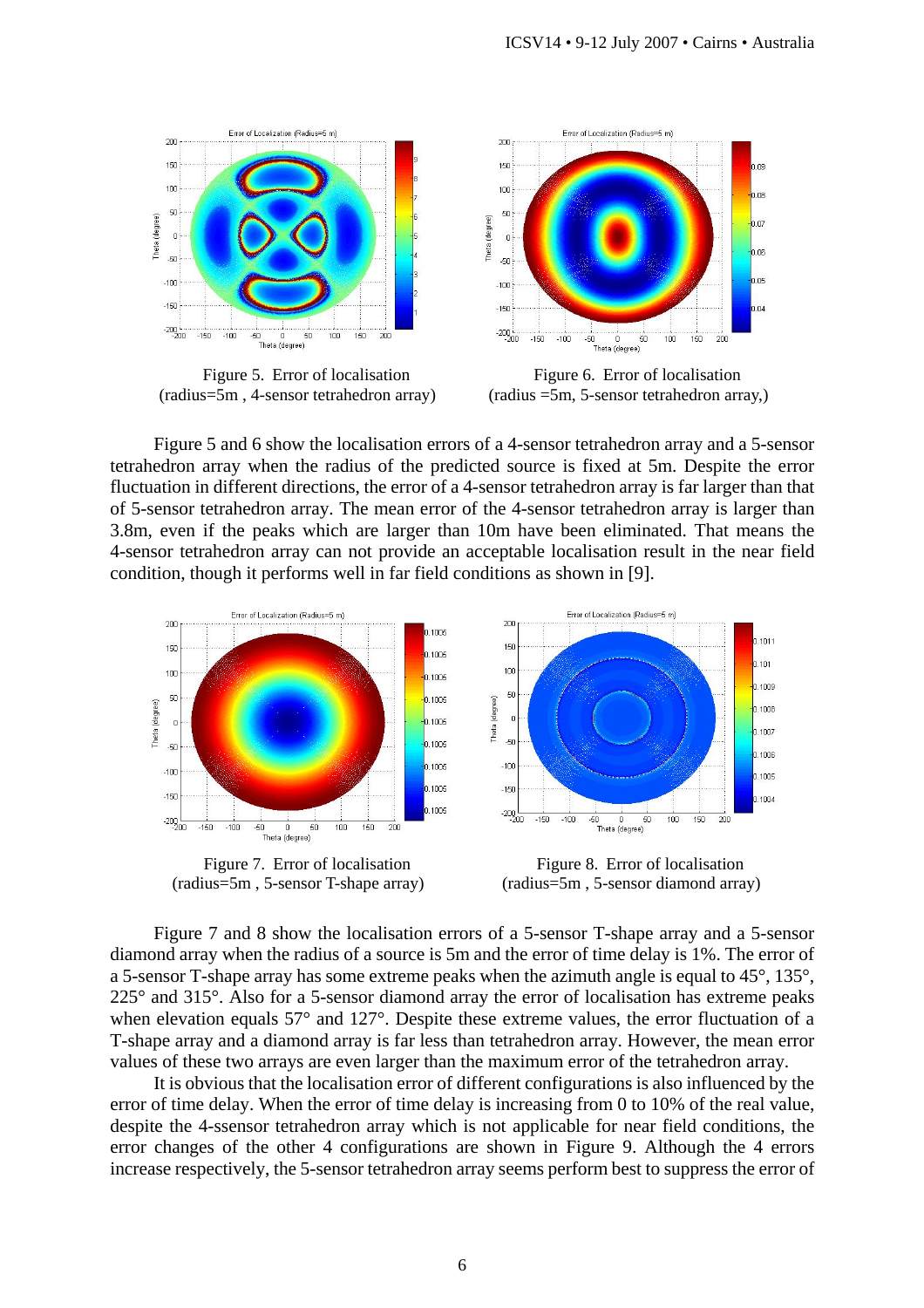

Figure 9. Errors of different configurations (Radius=5m)



Figure 10. Experimental facilities

As a result of the simulation, a 5-sensor array performs better than a 4-sensor array especially in the near field condition. Among the three 5-sensor array shapes, the tetrahedron array performs the best. The 5-sensor tetrahedron array is not disturbed by the extreme values and owns a low localisation error in the desired area. It can satisfy the demands of CM and is suitable to be used to establish a novel CM scheme.

# **4. EXPERIMENTAL RESULT**

According to the results of theoretical and numerical studies, experiments were conducted based on a 5-sensor tetrahedron array. 5 high accuracy microphones were used to take the acoustic information from a weak reverberant environment (T60=0.15s) with a SNR of 12.3 dB. The data was acquired by a NI 4472 DAQ board. A recorded noise of diesel engine running at 2500 rpm was replayed as the sound source by a speaker which is positioned at 2.11m in radius,  $100.35^{\circ}$  in elevation and  $24.8^{\circ}$  in azimuth, away from the centre of the array. The experimental facilities are shown in Figure 10. In this initial experiment, due to the characteristics of sound source and simplicity of the measurement environment, a bandwidth filter and generalised cross correlation method in signal processing was employed and can provide an acceptable result. A PHAT algorithm was used to estimate the time delay between microphones. The localisation results are shown below.



The results show that the predicted position has a difference in distance of 0.03m with the real position. This error is caused by 1) the measurement error of practical microphone